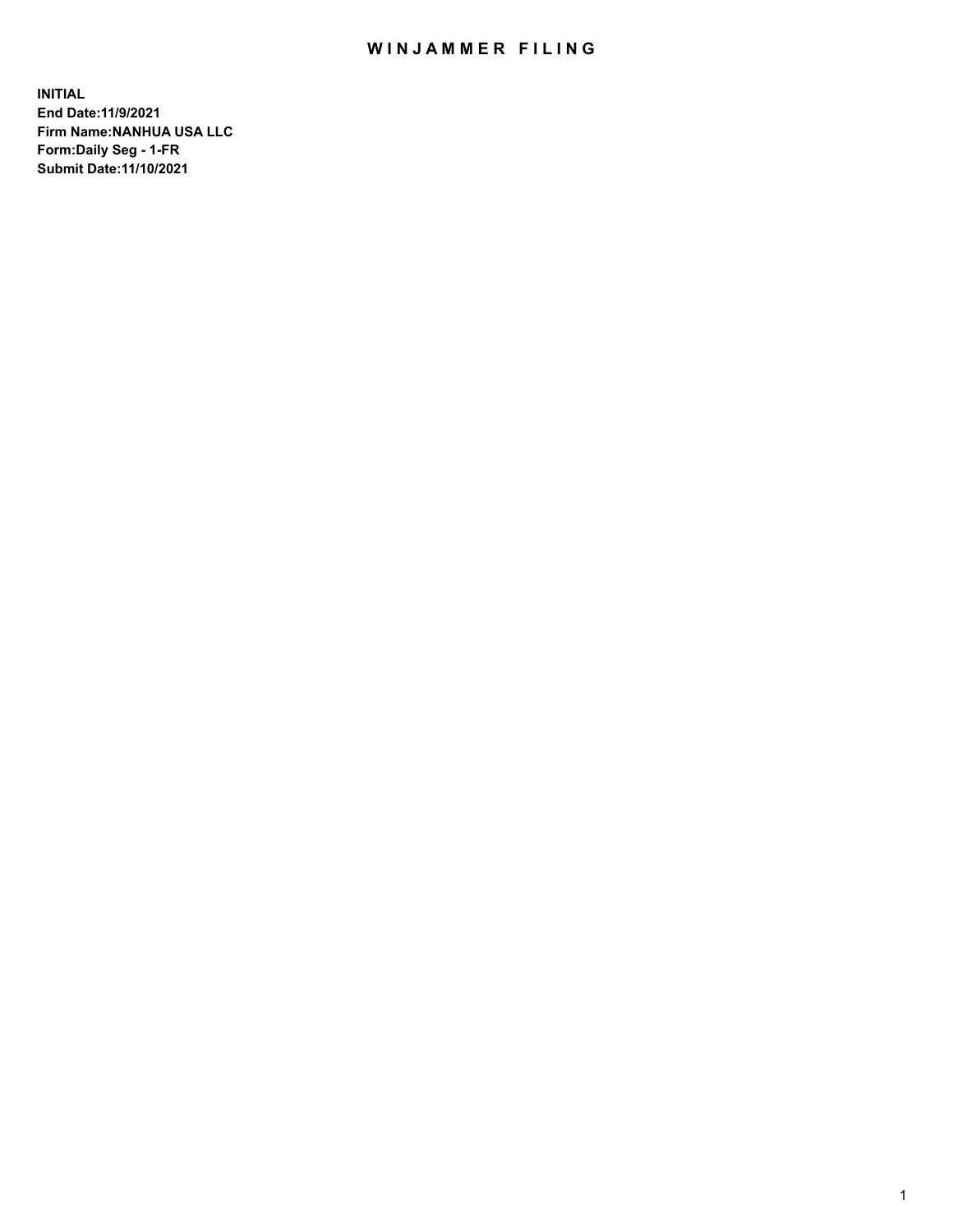### **INITIAL End Date:11/9/2021 Firm Name:NANHUA USA LLC Form:Daily Seg - 1-FR Submit Date:11/10/2021 Daily Segregation - Cover Page**

Name of Company **NANHUA USA LLC** [0010] Contact Name **Tracy Yuan** [0040] Contact Phone Number **+1 (312) 526-3930** [0060] Contact Email Address **tracy.yuan@nanhua-usa.com** [0065] FCM's Customer Segregated Funds Residual Interest Target (choose one): a. Minimum dollar amount: ; or **3,500,000** [8930] b. Minimum percentage of customer segregated funds required:% ; or **0** [8940] c. Dollar amount range between:and; or **0** [8950] **0** [8951] d. Percentage range of customer segregated funds required between:% and%. **0** [8960] **0** [8961] FCM's Customer Secured Amount Funds Residual Interest Target (choose one): a. Minimum dollar amount: ; or **100,000** [8970] b. Minimum percentage of customer secured funds required:% ; or **0** [8980] c. Dollar amount range between:and; or **0** [8990] **0** [8991] d. Percentage range of customer secured funds required between:% and%. **0** [9000] **0** [9001] FCM's Cleared Swaps Customer Collateral Residual Interest Target (choose one): a. Minimum dollar amount: ; or **0 g** b. Minimum percentage of cleared swaps customer collateral required:% ; or **0** c. Dollar amount range between:and; or **0** [9030] **0** [9031]

d. Percentage range of cleared swaps customer collateral required between:% and%. **0** [9040] **0** [9041]

Attach supporting documents CH

| [9010]                 |
|------------------------|
| [9020]                 |
| [9030] <u>0</u> [9031] |
| 190401 <b>0</b> 190411 |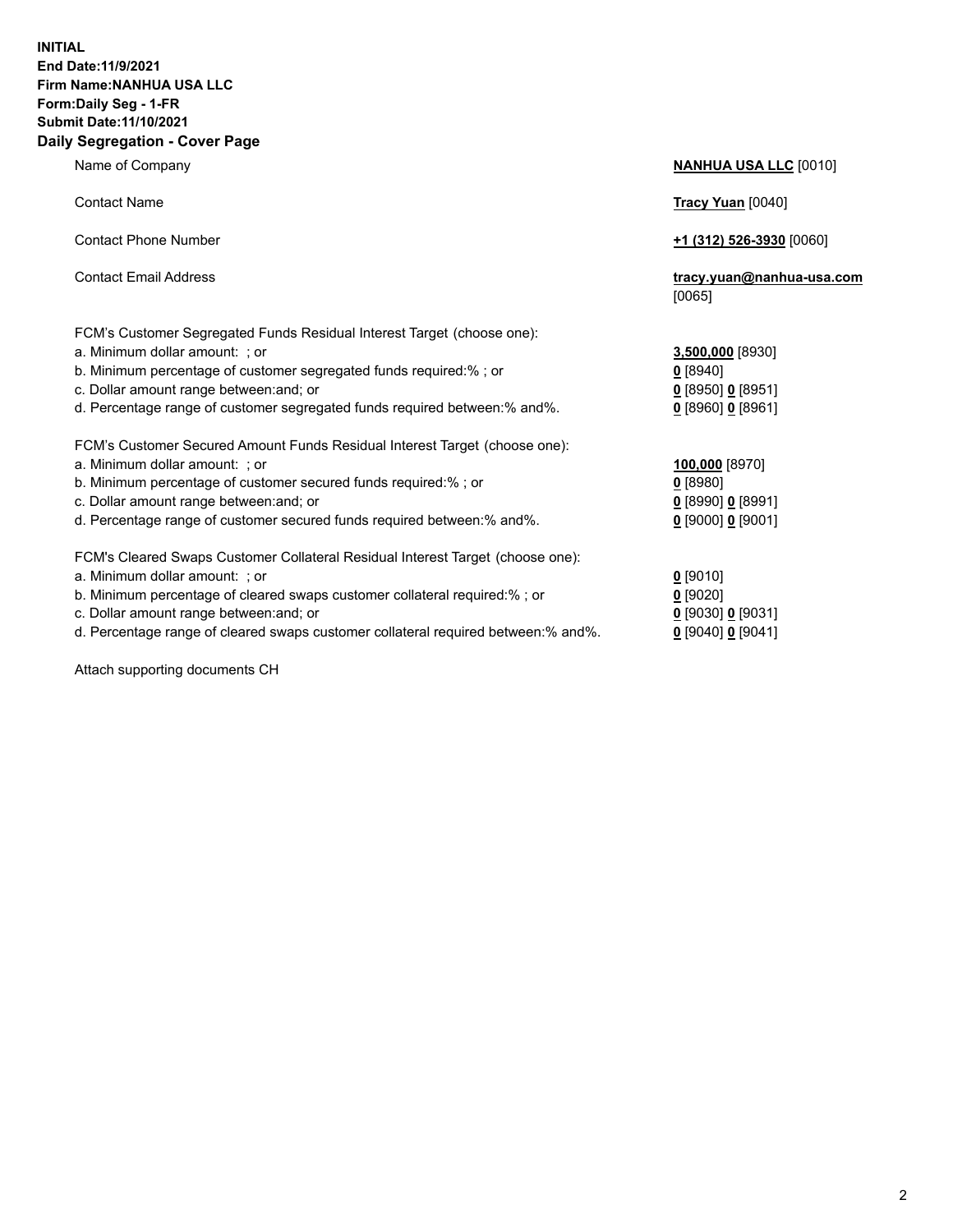**INITIAL End Date:11/9/2021 Firm Name:NANHUA USA LLC Form:Daily Seg - 1-FR Submit Date:11/10/2021**

# **Daily Segregation - Secured Amounts**

|     | Foreign Futures and Foreign Options Secured Amounts                                         |                          |
|-----|---------------------------------------------------------------------------------------------|--------------------------|
|     | Amount required to be set aside pursuant to law, rule or regulation of a foreign            | $0$ [5605]               |
|     | government or a rule of a self-regulatory organization authorized thereunder                |                          |
| 1.  | Net ledger balance - Foreign Futures and Foreign Option Trading - All Customers             |                          |
|     | A. Cash                                                                                     | 249,952 [5615]           |
|     | B. Securities (at market)                                                                   | $0$ [5617]               |
| 2.  | Net unrealized profit (loss) in open futures contracts traded on a foreign board of trade   | <mark>-715</mark> [5625] |
| 3.  | Exchange traded options                                                                     |                          |
|     | A. Market value of open option contracts purchased on a foreign board of trade              | $0$ [5635]               |
|     | B. Market value of open contracts granted (sold) on a foreign board of trade                | $0$ [5637]               |
| 4.  | Net equity (deficit) (add lines 1. 2. and 3.)                                               | 249,237 [5645]           |
| 5.  | Account liquidating to a deficit and account with a debit balances - gross amount           | $0$ [5651]               |
|     | Less: amount offset by customer owned securities                                            | 0 [5652] 0 [5654]        |
| 6   | Amount required to be set aside as the secured amount - Net Liquidating Equity              | 249,237 [5655]           |
|     | Method (add lines 4 and 5)                                                                  |                          |
| 7.  | Greater of amount required to be set aside pursuant to foreign jurisdiction (above) or line | 249,237 [5660]           |
|     | 6.                                                                                          |                          |
|     | FUNDS DEPOSITED IN SEPARATE REGULATION 30.7 ACCOUNTS                                        |                          |
| 1.  | Cash in Banks                                                                               |                          |
|     | A. Banks located in the United States                                                       |                          |
|     |                                                                                             | 544,509 [5700]           |
|     | B. Other banks qualified under Regulation 30.7                                              | 0 [5720] 544,509 [5730]  |
| 2.  | Securities                                                                                  |                          |
|     | A. In safekeeping with banks located in the United States                                   | $0$ [5740]               |
|     | B. In safekeeping with other banks qualified under Regulation 30.7                          | 0 [5760] 0 [5770]        |
| 3.  | Equities with registered futures commission merchants                                       |                          |
|     | A. Cash                                                                                     | $0$ [5780]               |
|     | <b>B.</b> Securities                                                                        | $0$ [5790]               |
|     | C. Unrealized gain (loss) on open futures contracts                                         | $0$ [5800]               |
|     | D. Value of long option contracts                                                           | 0[5810]                  |
|     | E. Value of short option contracts                                                          | 0 [5815] 0 [5820]        |
| 4.  | Amounts held by clearing organizations of foreign boards of trade                           |                          |
|     | A. Cash                                                                                     | $0$ [5840]               |
|     | <b>B.</b> Securities                                                                        | $0$ [5850]               |
|     | C. Amount due to (from) clearing organization - daily variation                             | $0$ [5860]               |
|     | D. Value of long option contracts                                                           | $0$ [5870]               |
|     | E. Value of short option contracts                                                          | 0 [5875] 0 [5880]        |
| 5.  | Amounts held by member of foreign boards of trade                                           |                          |
|     | A. Cash                                                                                     | 58,596 [5900]            |
|     | <b>B.</b> Securities                                                                        | $0$ [5910]               |
|     | C. Unrealized gain (loss) on open futures contracts                                         | <mark>-715</mark> [5920] |
|     | D. Value of long option contracts                                                           | $0$ [5930]               |
|     | E. Value of short option contracts                                                          | 0 [5935] 57,881 [5940]   |
| 6.  | Amounts with other depositories designated by a foreign board of trade                      | $0$ [5960]               |
| 7.  | Segregated funds on hand                                                                    | $0$ [5965]               |
| 8.  | Total funds in separate section 30.7 accounts                                               | 602,390 [5970]           |
| 9.  | Excess (deficiency) Set Aside for Secured Amount (subtract line 7 Secured Statement         | 353,153 [5680]           |
|     | Page 1 from Line 8)                                                                         |                          |
| 10. | Management Target Amount for Excess funds in separate section 30.7 accounts                 | 100,000 [5980]           |
| 11. | Excess (deficiency) funds in separate 30.7 accounts over (under) Management Target          | 253,153 [5985]           |
|     |                                                                                             |                          |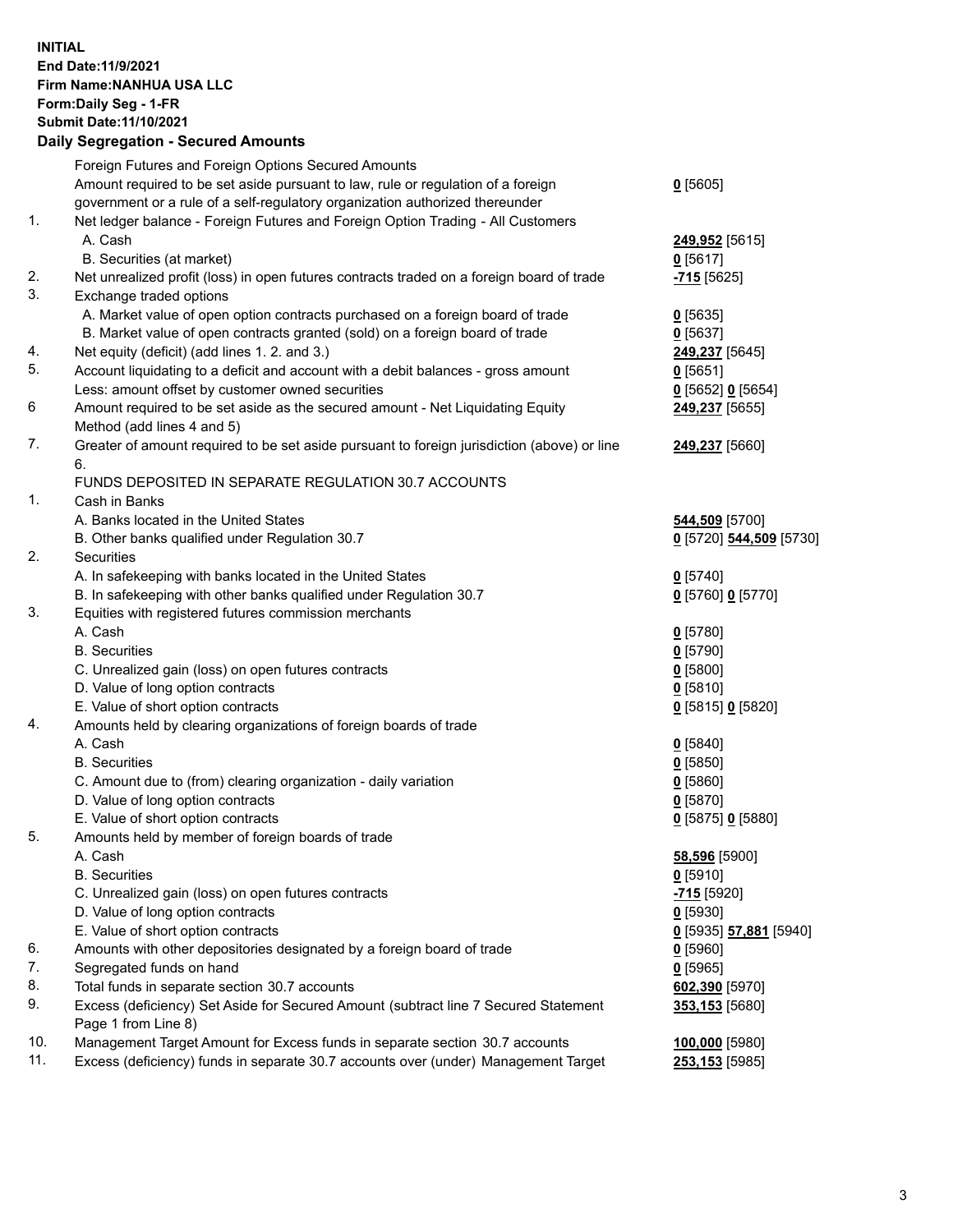**INITIAL End Date:11/9/2021 Firm Name:NANHUA USA LLC Form:Daily Seg - 1-FR Submit Date:11/10/2021 Daily Segregation - Segregation Statement** SEGREGATION REQUIREMENTS (Section 4d(2) of the CEAct) 1. Net ledger balance A. Cash **120,964,855** [5000] B. Securities (at market) **0** [5010] 2. Net unrealized profit (loss) in open futures contracts traded on a contract market **-7,223,756** [5020] 3. Exchange traded options A. Market value of open option contracts purchased on a contract market **288,192** [5030] B. Market value of open option contracts granted (sold) on a contract market **-1,258,413** [5040] 4. Net Equity (deficit) (add lines 1, 2, and 3) **112,770,878** [5050] 5. Accounts liquidating to a deficit and accounts with debit balances - gross amount **0** [5060] Less: amount offset by customer owned securities **0** [5070] **0** [5080] 6. Amount required to be segregated (add lines 4 and 5) **112,770,878** [5090] FUNDS IN SEGREGATED ACCOUNTS 7. Deposited in segregated funds bank accounts A. Cash **7,342,391** [5100] B. Securities representing investment of customers' funds (at market) **0** [5110] C. Securities held for particular customers or option customers in lieu of cash (at market) **0** [5120] 8. Margins on deposit with derivatives clearing organizations of contract markets A. Cash **118,856,029** [5130] B. Securities representing investment of customers' funds (at market) **0** [5140] C. Securities held for particular customers or option customers in lieu of cash (at market) **0** [5150] 9. Net settlement from (to) derivatives clearing organizations of contract markets **2,460,938** [5160] 10. Exchange traded options A. Value of open long option contracts **288,192** [5170] B. Value of open short option contracts **-1,258,413** [5180] 11. Net equities with other FCMs A. Net liquidating equity **0** [5190] B. Securities representing investment of customers' funds (at market) **0** [5200] C. Securities held for particular customers or option customers in lieu of cash (at market) **0** [5210] 12. Segregated funds on hand **0** [5215] 13. Total amount in segregation (add lines 7 through 12) **127,689,137** [5220] 14. Excess (deficiency) funds in segregation (subtract line 6 from line 13) **14,918,259** [5230] 15. Management Target Amount for Excess funds in segregation **3,500,000** [5240] 16. Excess (deficiency) funds in segregation over (under) Management Target Amount **11,418,259** [5250]

Excess